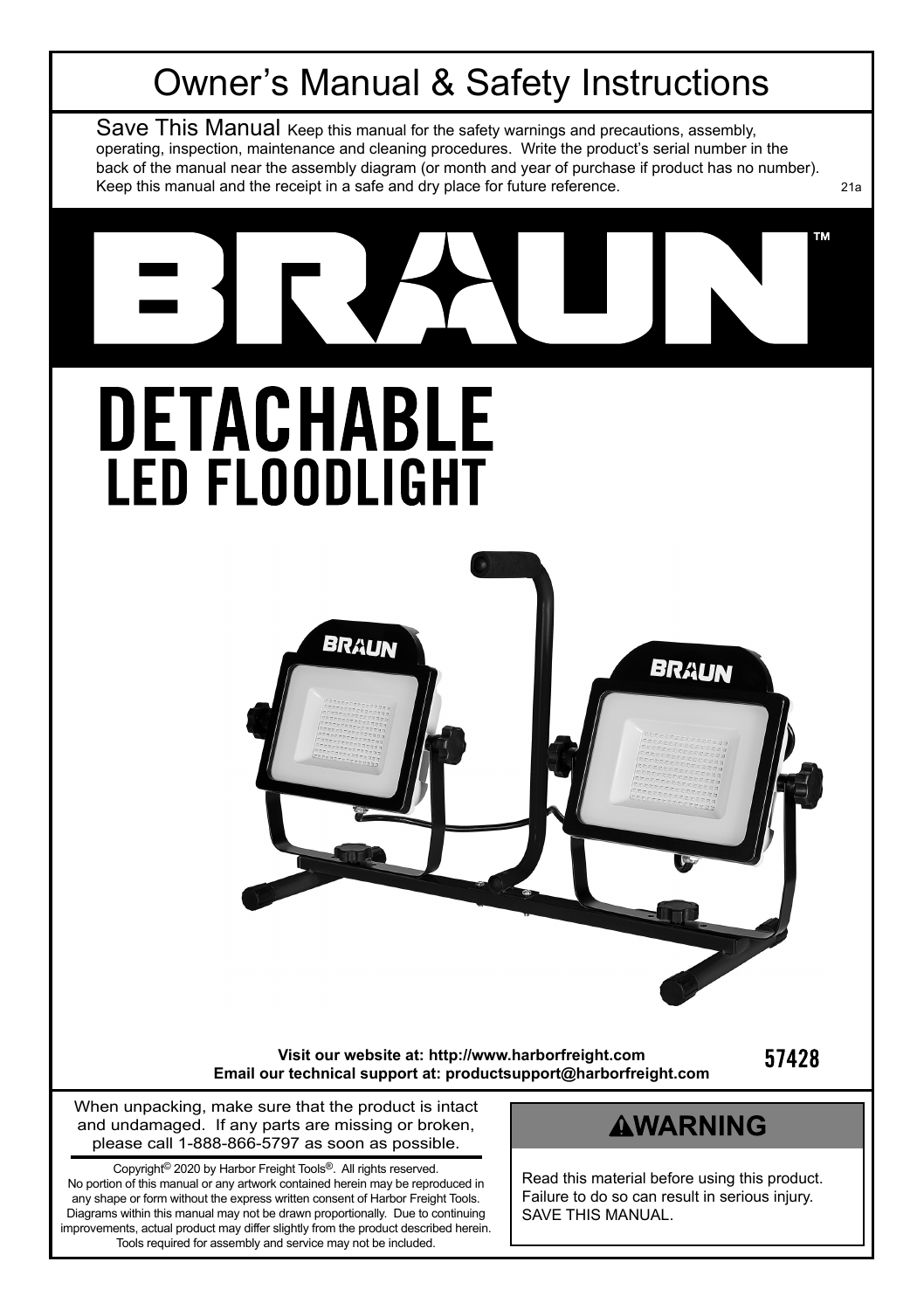# BRAUN

| <b>WARNING SYMBOLS AND DEFINITIONS</b> |                                                                                                                                                                                          |  |  |  |
|----------------------------------------|------------------------------------------------------------------------------------------------------------------------------------------------------------------------------------------|--|--|--|
|                                        | This is the safety alert symbol. It is used to alert you to potential<br>personal injury hazards. Obey all safety messages that<br>follow this symbol to avoid possible injury or death. |  |  |  |
| <b>ADANGER</b>                         | Indicates a hazardous situation which, if not avoided,<br>will result in death or serious injury.                                                                                        |  |  |  |
| <b>AWARNING</b>                        | Indicates a hazardous situation which, if not avoided,<br>could result in death or serious injury.                                                                                       |  |  |  |
| <b>ACAUTION</b>                        | Indicates a hazardous situation which, if not avoided,<br>could result in minor or moderate injury.                                                                                      |  |  |  |
| <b>NOTICE</b><br><b>CAUTION</b>        | Addresses practices not related to personal injury.                                                                                                                                      |  |  |  |

**INSTRUCTIONS PERTAINING TO A RISK OF FIRE, ELECTRIC SHOCK, OR INJURY TO PERSONS.**

## **IMPORTANT SAFETY INSTRUCTIONS**

#### **WARNING – To reduce the risk of FIRE, ELECTRIC SHOCK, OR INJURY TO PERSONS:**.

- 1. Avoid electric shock. Do not use with an extension cord near water or where water may accumulate. Keep lamp at least 16 feet (5m) from pools and spas. Keep plugs and receptacles dry. Use only on GFCI-protected circuits. Do not submerge the Light in water.
- 2. The Light is not waterproof. Use extreme caution in any wet location.
- 3. Do not obstruct walkways or common areas with the cord.
- 4. This product is not intended for use in a residence or to be mounted in a cabinet. This product is not suitable for recessed installation in ceilings or on buildings.
- 5. Do not use the Light if the On/Off Button does not turn it on and off. Any Light that cannot be controlled with the Button is dangerous and must be repaired.
- 6. Wear ANSI-approved goggles during setup and use.
- 7. Keep work area clean and well lit. Cluttered or dark areas invite accidents.
- 8. Do not operate the Light in explosive atmospheres, such as in the presence of flammable liquids. gases or dust. The Light generates sparks which may ignite the dust or fumes.
- 9. The Light's plug must match the outlet. Never modify the plug in any way. Do not use any adapter plugs with the Light. Unmodified plugs and matching outlets will reduce risk of electric shock.
- 10. Do not abuse the cord. Never use the cord for carrying, pulling or unplugging the Light. Keep cord away from heat, oil, sharp edges or moving parts. Damaged or entangled cords increase the risk of electric shock.
- 11. Maintain the Light. Check for breakage of parts and any other condition that may affect the Light's operation. If damaged, have it repaired before use. Many accidents are caused by poorly maintained items.
- 12. Maintain labels and nameplates on the Light. These carry important safety information. If unreadable or missing, contact Harbor Freight Tools for a replacement.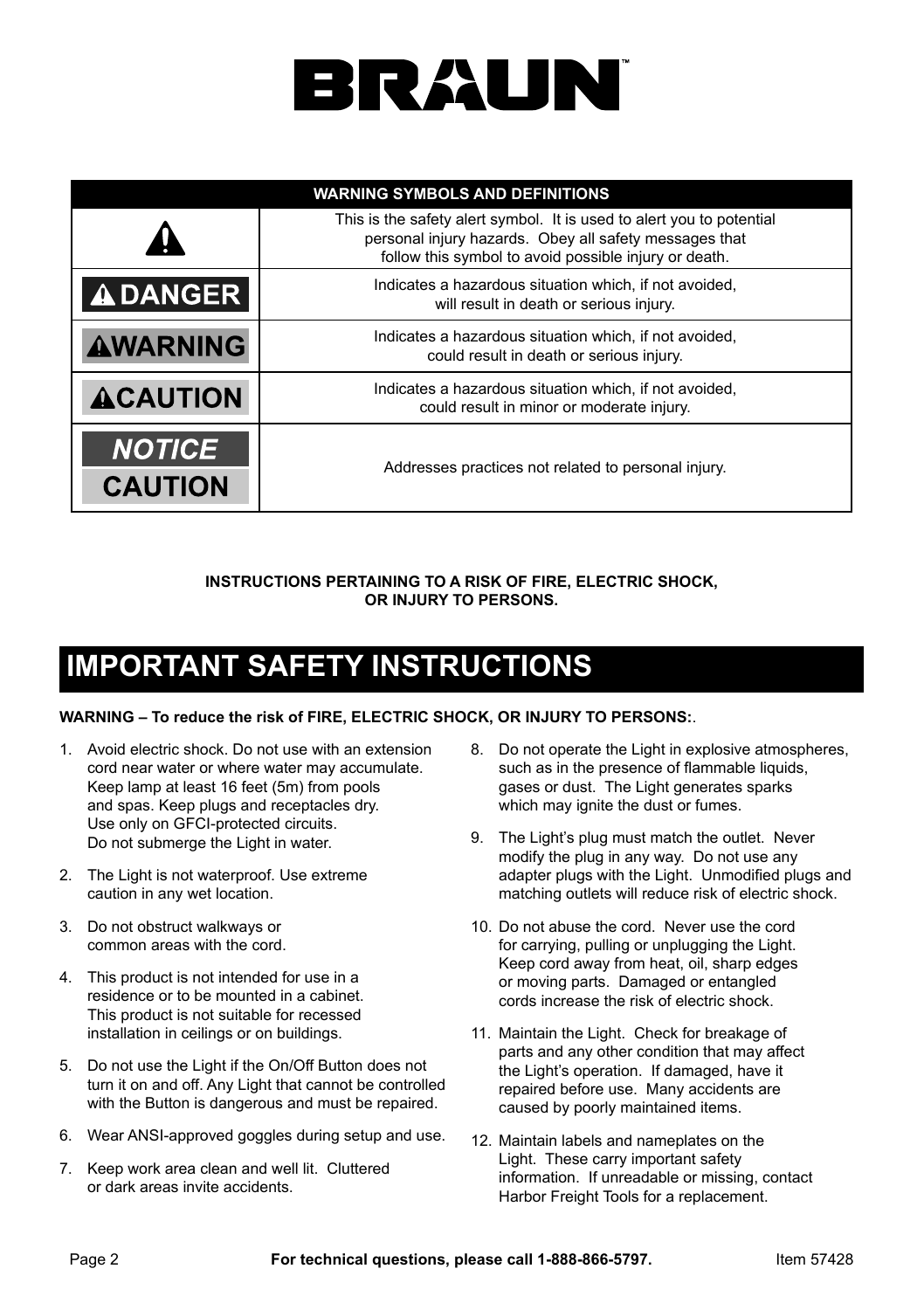- 13. Do not leave the Light unattended when it is plugged into an electrical outlet. Turn off the Light, and unplug it from its electrical outlet before leaving.
- 14. This product is not a toy. Keep it out of reach of children.
- 15. People with pacemakers should consult their physician(s) before use. Electromagnetic fields in close proximity to heart pacemaker could cause pacemaker interference or pacemaker failure. In addition, people with pacemakers should:
	- Avoid operating alone.
- Properly maintain and inspect to avoid electrical shock.
- Any power cord must be properly grounded. Ground Fault Circuit Interrupter (GFCI) should also be implemented – it prevents sustained electrical shock.
- 16. The warnings, precautions, and instructions discussed in this instruction manual cannot cover all possible conditions and situations that may occur. It must be understood by the operator that common sense and caution are factors which cannot be built into this product, but must be supplied by the operator.

**A** SAVE THESE INSTRUCTIONS.

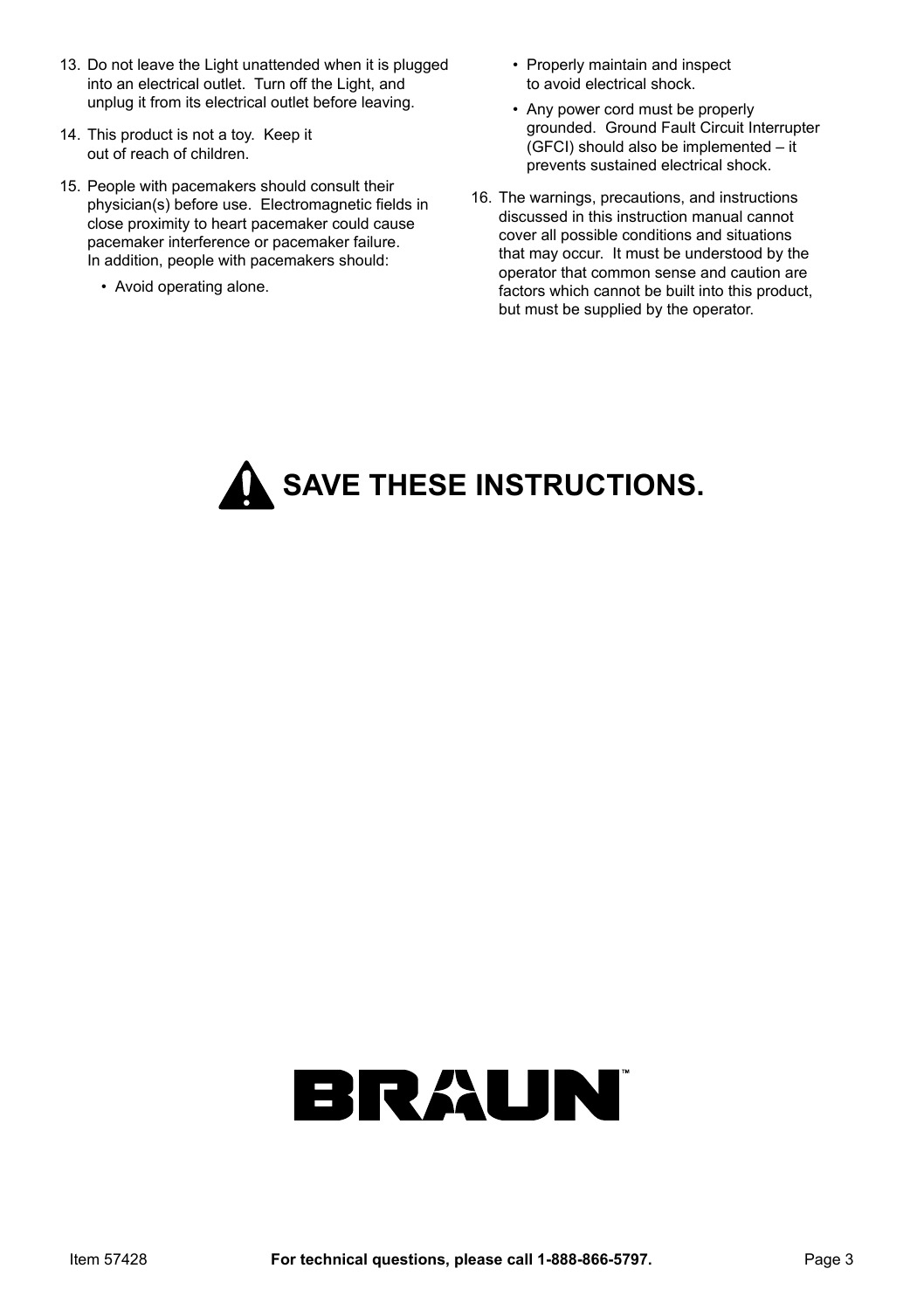## **AWARNING**

**TO PREVENT ELECTRIC SHOCK AND DEATH FROM INCORRECT GROUNDING WIRE CONNECTION:**

**Check with a qualified electrician if you are in doubt as to whether the outlet is properly grounded. Do not modify the power cord plug provided with the Light. Never remove the grounding prong from the plug. Do not use the Light if the power cord or plug is damaged. If damaged, have it repaired by a service facility before use. If the plug will not fit the outlet, have a proper outlet installed by a qualified electrician.**

## **Grounded Lights: Lights with Three-Prong Plugs**

- 1. Lights marked with "Grounding Required" have a three wire cord and a three prong grounding plug. The plug must be connected to a properly grounded outlet. If the Light should electrically malfunction or break down, grounding provides a low resistance path to carry electricity away from the user, reducing the risk of electric shock. **(See 3-Prong Plug and Outlet.)**
- 2. The grounding prong in the plug is connected through the green wire inside the cord to the grounding system in the Light. The green wire in the cord must be the only wire connected to the Light's grounding system and must never be attached to an electrically "live" terminal. **(See 3-Prong Plug and Outlet.)**
- 3. The Light must be plugged into an appropriate outlet. properly installed and grounded in accordance with all codes and ordinances. The plug and outlet should look like those in the preceding illustration. **(See 3-Prong Plug and Outlet.)**



**3-Prong Plug and Outlet**

## **Double Insulated Lights: Lights with Two Prong Plugs**



**Outlets for 2-Prong Plug** 

1. Tools marked "Double Insulated" do not require grounding. They have a special double insulation

## **Extension Cords**

- 1. *Grounded* Lights require a threewire extension cord. *Double Insulated* Lights can use either a two or three wire extension cord.
- 2. As the distance from the supply outlet increases, you must use a heavier gauge extension cord. Using extension cords with inadequately sized wire causes a serious drop in voltage, resulting in loss of power and possible tool damage. **(See Table A.)**
- 3. The smaller the gauge number of the wire, the greater the capacity of the cord. For

system which satisfies OSHA requirements and complies with the applicable standards of Underwriters Laboratories, Inc., the Canadian Standard Association, and the National Electrical Code. **(See Outlets for 2-Prong Plug.)**

2. Double insulated tools may be used in either of the 120 volt outlets shown in the preceding illustration. **(See Outlets for 2-Prong Plug.)**

example, a 14 gauge cord can carry a higher current than a 16 gauge cord.

- 4. When using more than one extension cord to make up the total length, make sure each cord contains at least the minimum wire size required.
- 5. If you are using one extension cord for more than one tool, add the nameplate amperes and use the sum to determine the required minimum cord size.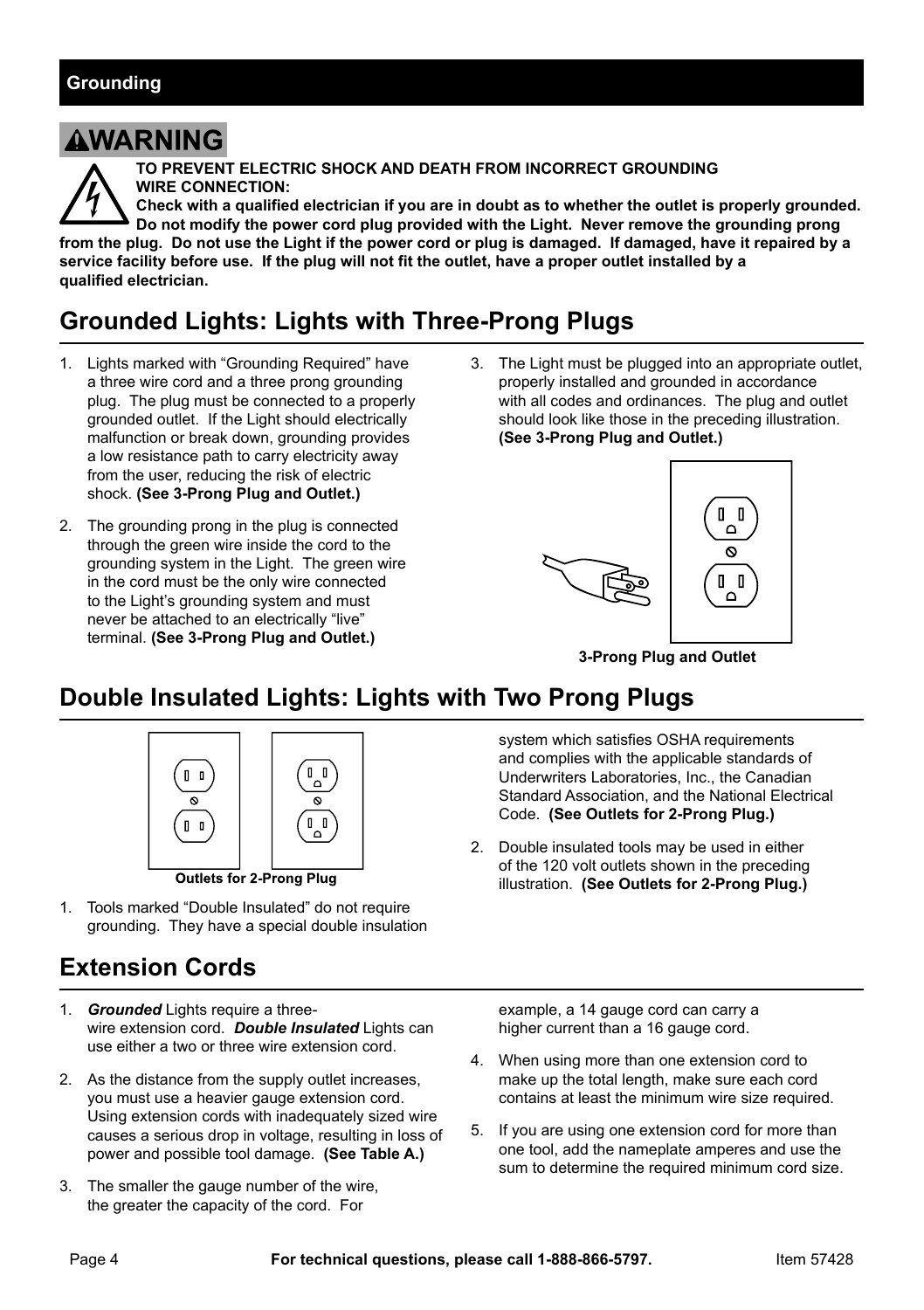- 6. If you are using an extension cord outdoors, make sure it is marked with the suffix "W-A" ("W" in Canada) to indicate it is acceptable for outdoor use.
- 7. Make sure the extension cord is properly wired and in good electrical condition. Always replace a damaged extension cord or have it repaired by a qualified electrician before using it.
- 8. Protect the extension cords from sharp objects, excessive heat, and damp or wet areas.

#### **TABLE A: RECOMMENDED MINIMUM WIRE GAUGE FOR EXTENSION CORDS\* (120 VOLT)**

| <b>NAMEPLATE</b><br><b>AMPERES</b>                                                       | <b>EXTENSION CORD</b><br><b>LENGTH</b> |                 |     |      |                  |  |
|------------------------------------------------------------------------------------------|----------------------------------------|-----------------|-----|------|------------------|--|
| (at full load)                                                                           | 25 <sup>′</sup>                        | 50 <sup>′</sup> | 75′ | 100' | 150 <sup>7</sup> |  |
| $0 - 2.0$                                                                                | 18                                     | 18              | 18  | 18   | 16               |  |
| $2.1 - 3.4$                                                                              | 18                                     | 18              | 18  | 16   | 14               |  |
| $3.5 - 5.0$                                                                              | 18                                     | 18              | 16  | 14   | 12               |  |
| $5.1 - 7.0$                                                                              | 18                                     | 16              | 14  | 12   | 12               |  |
| $7.1 - 12.0$                                                                             | 16                                     | 14              | 12  | 10   |                  |  |
| $12.1 - 16.0$                                                                            | 14                                     | 12              | 10  |      |                  |  |
| $16.1 - 20.0$                                                                            | 12                                     | 10              |     |      |                  |  |
| * Based on limiting the line voltage drop to five volts at<br>150% of the rated amperes. |                                        |                 |     |      |                  |  |

## **Symbology**

|            | Double Insulated                                                                                          |  |            | Read the manual before<br>set-up and/or use.                                                                   |
|------------|-----------------------------------------------------------------------------------------------------------|--|------------|----------------------------------------------------------------------------------------------------------------|
| <b>VAC</b> | <b>Volts Alternating Current</b>                                                                          |  |            | <b>WARNING</b> marking<br>concerning Risk of Fire.                                                             |
|            | Amperes                                                                                                   |  | <u>/0`</u> | Do not cover ventilation ducts.<br>Keep flammable objects away.                                                |
| <b>QUE</b> | WARNING marking concerning Risk<br>of Eye Injury. Wear ANSI-approved<br>safety goggles with side shields. |  |            | WARNING marking concerning<br>Risk of Electric Shock.<br>Properly connect power cord<br>to appropriate outlet. |

### **Specifications**

Electrical Rating | 120VAC / 60Hz / 211W

# BRAUN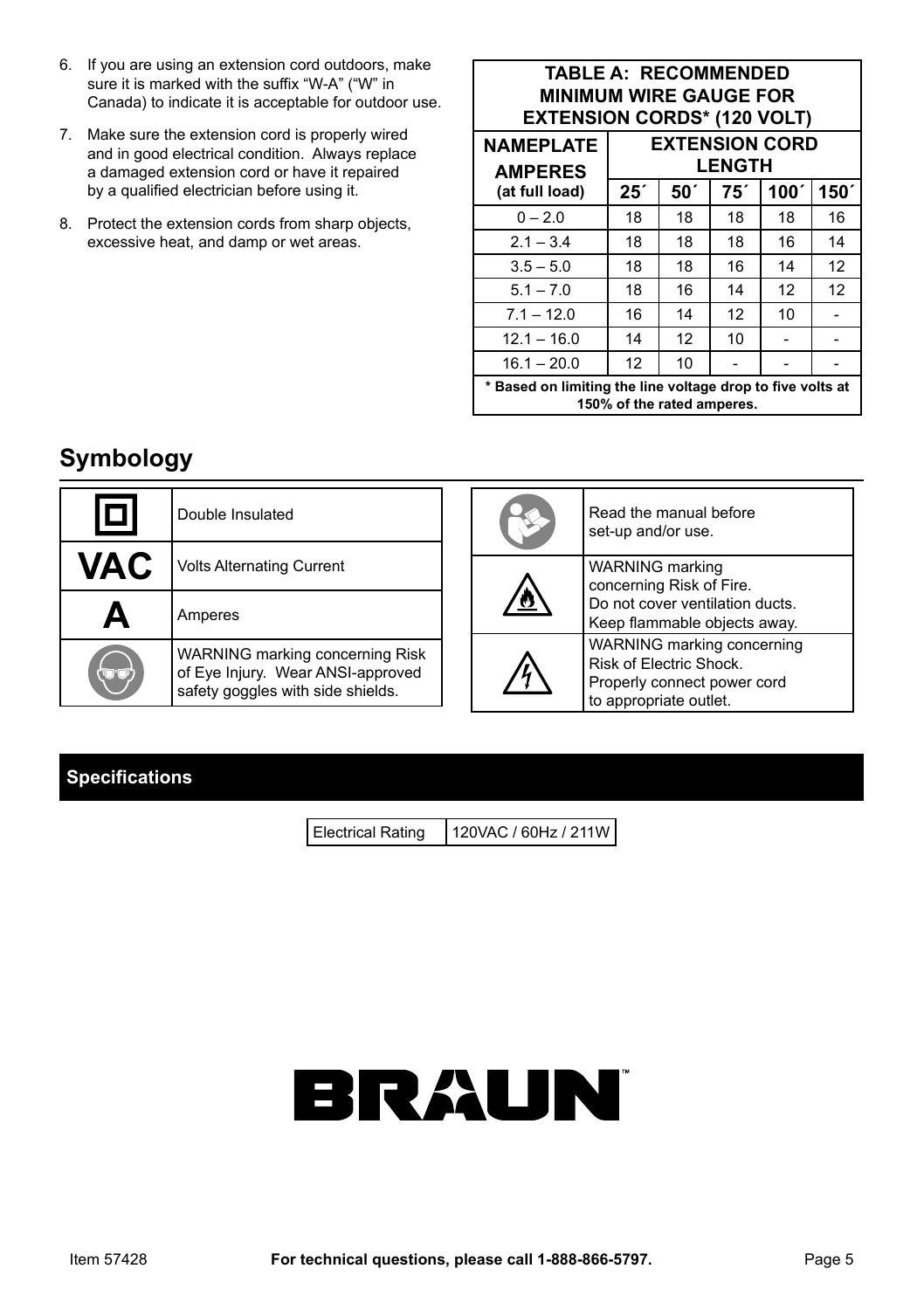#### **Assembly Instructions**



**Read the ENTIRE IMPORTANT SAFETY INSTRUCTIONS section at the beginning of this manual, including all text under subheadings therein before setup or use of this product.**

**Note:** For additional information regarding the parts listed in the following pages, refer to the Assembly Diagram near the end of this manual.

#### **Assemble Handle**

- 1. Unthread both Screws (9) from Support Stand (8) and place Center Handle (7) over the center of Stand.
- 2. Align holes in bottom of Center Handle with holes in the Stand. Secure with Screws.

#### **Connect Lamps**

1. Pivot each pre-assembled Lamp Assembly so that they sit at a 45° angle.

- 2. Unthread Light Fixture Knobs (6) from Support Stand and place each Lamp Assembly onto the Stand. Secure lamps with Knobs.
- 3. Secure Cord (15) to Center Handle by aligning hole on back of Handle with hole on the splitter piece of Cord. Secure with Center Screw (11) then connect Cord to the back of each Lamp Assembly.
- 4. To secure Support Stand to Tripod (12), unthread Knob (10) from top of Tripod. Place Stand on top of Tripod with holes aligned and reattach Knob to secure.

#### **Operating Instructions**



**Read the ENTIRE IMPORTANT SAFETY INSTRUCTIONS section at the beginning of this manual, including all text under subheadings therein before setup or use of this product.**

- 1. Position the LED floodlight near the work. Loosen Knob and adjust Lamp Assembly to direct the light beam. Tighten the Knob.
- 2. Plug the Light into a grounded 120VAC electrical outlet.
- 3. Press the ON/OFF Switch at the back of each Lamp to turn on and off.
- 4. To prevent accidents, disconnect the power supply after use. Clean, then store the Light indoors out of children's reach.

#### **Record Serial Number Here:**

**Note:** If light has no serial number, record month and year of purchase instead.

**Note:** Some parts are listed and shown for illustration purposes only, and are not available individually as replacement parts. Specify UPC 792363574280 when ordering parts.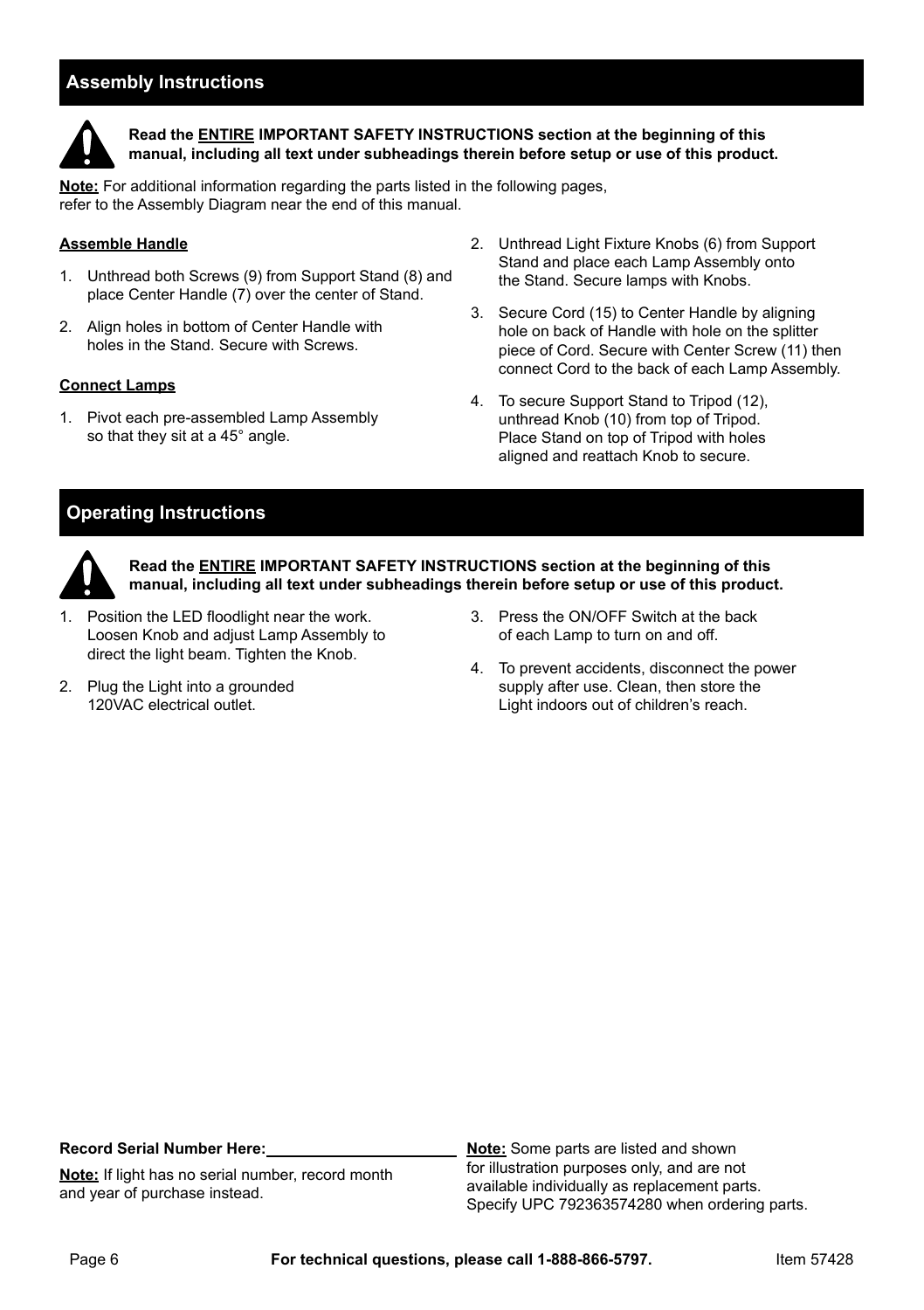#### **Maintenance And Servicing**



**Procedures not specifically explained in this manual must be performed only by a qualified technician.**

## **AWARNING**

**TO PREVENT SERIOUS INJURY FROM ACCIDENTAL OPERATION: Make sure that the On/Off Button is in the OFF position and unplug the tool from its electrical outlet before performing any procedure in this section.**

**TO PREVENT SERIOUS INJURY FROM LIGHT FAILURE: Do not use damaged equipment. If damage is noted, have the problem corrected before further use.**

- 1. **BEFORE EACH USE,** inspect the general condition of the light. Check for:
	- loose hardware,
	- misalignment or binding of moving parts
	- damaged cord/electrical wiring,
	- cracked or broken parts, and
	- any other condition that may affect its safe operation.
- 2. **AFTER USE,** allow Light to cool and then wipe external surfaces of the Light with a clean cloth.

#### **Limited 90 Day Warranty**

Harbor Freight Tools Co. makes every effort to assure that its products meet high quality and durability standards, and warrants to the original purchaser that this product is free from defects in materials and workmanship for the period of 90 days from the date of purchase. This warranty does not apply to damage due directly or indirectly, to misuse, abuse, negligence or accidents, repairs or alterations outside our facilities, criminal activity, improper installation, normal wear and tear, or to lack of maintenance. We shall in no event be liable for death, injuries

to persons or property, or for incidental, contingent, special or consequential damages arising from the use of our product. Some states do not allow the exclusion or limitation of incidental or consequential damages, so the above limitation of exclusion may not apply to you. THIS WARRANTY IS EXPRESSLY IN LIEU OF ALL OTHER WARRANTIES, EXPRESS OR IMPLIED, INCLUDING THE WARRANTIES OF MERCHANTABILITY AND FITNESS.

To take advantage of this warranty, the product or part must be returned to us with transportation charges prepaid. Proof of purchase date and an explanation of the complaint must accompany the merchandise. If our inspection verifies the defect, we will either repair or replace the product at our election or we may elect to refund the purchase price if we cannot readily and quickly provide you with a replacement. We will return repaired products at our expense, but if we determine there is no defect, or that the defect resulted from causes not within the scope of our warranty, then you must bear the cost of returning the product.

This warranty gives you specific legal rights and you may also have other rights which vary from state to state.

## **PLEASE READ THE FOLLOWING CAREFULLY**

THE MANUFACTURER AND/OR DISTRIBUTOR HAS PROVIDED THE PARTS LIST AND ASSEMBLY DIAGRAM IN THIS MANUAL AS A REFERENCE TOOL ONLY. NEITHER THE MANUFACTURER OR DISTRIBUTOR MAKES ANY REPRESENTATION OR WARRANTY OF ANY KIND TO THE BUYER THAT HE OR SHE IS QUALIFIED TO MAKE ANY REPAIRS TO THE PRODUCT, OR THAT HE OR SHE IS QUALIFIED TO REPLACE ANY PARTS OF THE PRODUCT. IN FACT, THE MANUFACTURER AND/OR DISTRIBUTOR EXPRESSLY STATES THAT ALL REPAIRS AND PARTS REPLACEMENTS SHOULD BE UNDERTAKEN BY CERTIFIED AND LICENSED TECHNICIANS, AND NOT BY THE BUYER. THE BUYER ASSUMES ALL RISK AND LIABILITY ARISING OUT OF HIS OR HER REPAIRS TO THE ORIGINAL PRODUCT OR REPLACEMENT PARTS THERETO, OR ARISING OUT OF HIS OR HER INSTALLATION OF REPLACEMENT PARTS THERETO.

**AWARNING! TO PREVENT SERIOUS INJURY: If the supply cord of this light is damaged, it must be replaced only by a qualified service technician.**